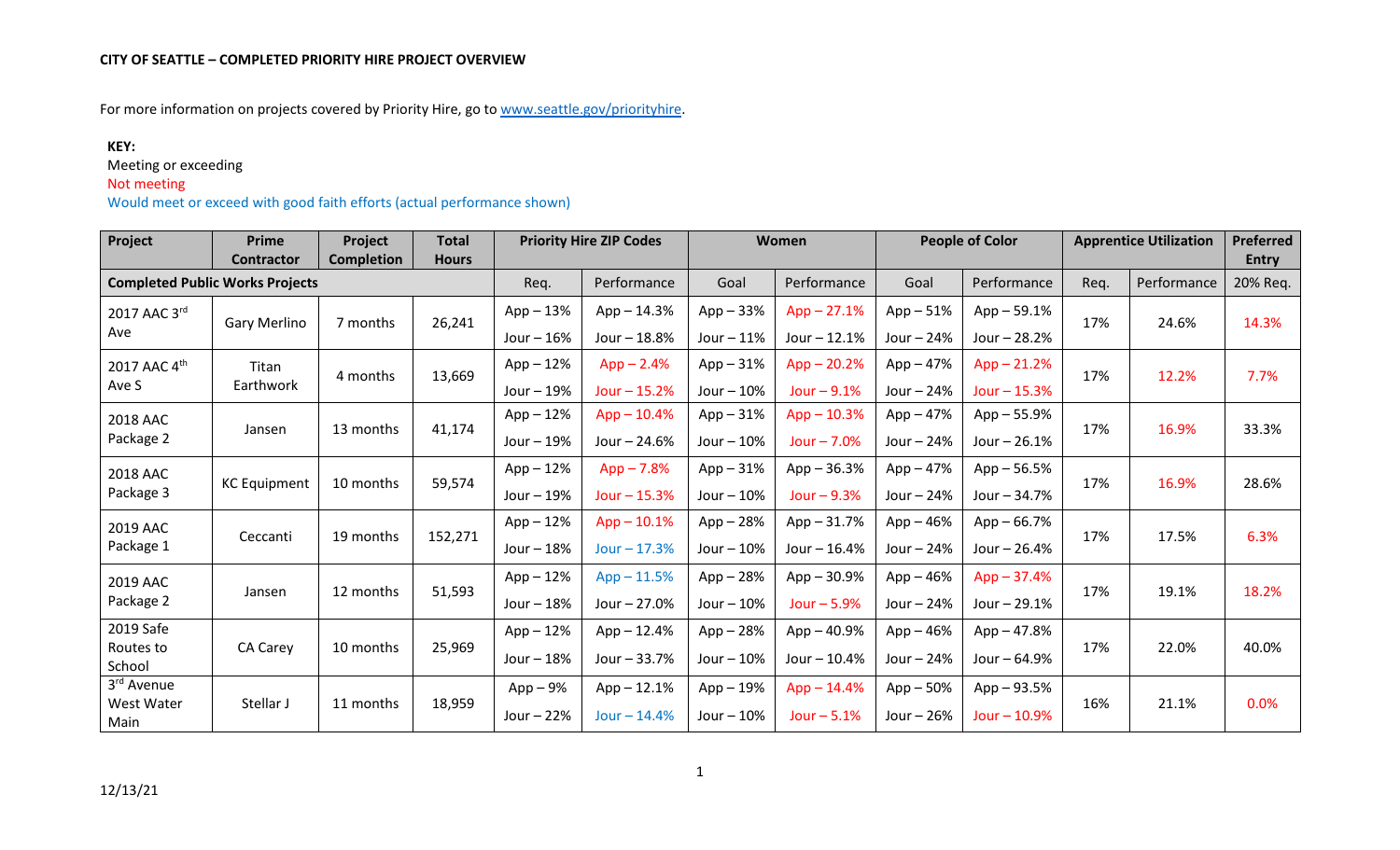## **CITY OF SEATTLE – COMPLETED PRIORITY HIRE PROJECT OVERVIEW**

| Project                                | <b>Prime</b>        | Project           | <b>Total</b> | <b>Priority Hire ZIP Codes</b> |               |                              | Women         |             | <b>People of Color</b> |     | <b>Apprentice Utilization</b> |              |
|----------------------------------------|---------------------|-------------------|--------------|--------------------------------|---------------|------------------------------|---------------|-------------|------------------------|-----|-------------------------------|--------------|
|                                        | <b>Contractor</b>   | <b>Completion</b> | <b>Hours</b> |                                |               |                              |               |             |                        |     |                               | <b>Entry</b> |
|                                        |                     |                   |              | $App-12%$                      | $App - 10.6%$ | $App - 19.9%$<br>$App - 31%$ |               | $App-47%$   | $App - 37.8%$          |     |                               |              |
| 23rd Avenue S                          | Jansen              | 11 months         | 56,841       |                                |               |                              |               | $AA - 23%$  | $AA - 24.3%$           | 17% | 20.6%                         | 18.2%        |
|                                        |                     |                   |              | Jour - 19%                     | Jour - 23.7%  | Jour $-10%$                  | Jour $-5.7%$  | Jour $-24%$ | Jour - 24.8%           |     |                               |              |
|                                        |                     |                   |              |                                |               |                              |               | $AA - 8%$   | $AA - 1.7%$            |     |                               |              |
| Beacon                                 | J.W. Fowler         | 10 months         | 32,239       | $App-8%$                       | $App - 16.2%$ | $App - 22%$                  | $App - 23.2%$ | App-39%     | $App - 83.7%$          | 17% | 25.2%                         | 6.9%         |
| Reservoir                              |                     |                   |              | Jour $-15%$                    | Jour - 22.4%  | Jour $-8%$                   | Jour $-8.0%$  | Jour $-23%$ | Jour - 48.9%           |     |                               |              |
| <b>Blue Ridge</b>                      | Olson Bros.         | 19 months         | 30,661       | $App-5%$                       | $App - 10.5%$ | $App-6%$                     | $App - 55.6%$ | $App - 50%$ | $App - 52.5%$          | 15% | 21.9%                         | 0.0%         |
| Conduit 1                              | Excavating          |                   |              | Jour - 19%                     | Jour $-17.0%$ | Jour $-4%$                   | Jour - 11.8%  | Jour $-21%$ | Jour - 24.8%           |     |                               |              |
| <b>Blue Ridge</b>                      | <b>KC Equipment</b> | 17 months         | 27,146       | $App-7%$                       | $App - 7.8%$  | $App-19%$                    | $App - 0.0%$  | $App - 39%$ | $App - 99.0%$          | 15% | 15.1%                         | 20.0%        |
| Conduit 2                              |                     |                   |              | Jour $-22%$                    | Jour - 43.2%  | Jour $-8%$                   | Jour $-9.2%$  | Jour $-26%$ | Jour $-43.1%$          |     |                               |              |
| Brighton                               | Ohno-               |                   | 25,202       | $App-10%$                      | $App - 5.4%$  | $App - 24%$                  | $App - 8.1%$  | $App-49%$   | $App - 29.3%$          | 19% | 17.0%                         | 50.0%        |
| Playfield                              | Touchdown JV        | 12 months         |              | Jour $-21%$                    | Jour $-19.5%$ | Jour $-9%$                   | Jour $-1.5%$  | Jour $-27%$ | Jour $-41.3%$          |     |                               |              |
| Burke-Gilman                           |                     |                   |              | $App-12%$                      | $App - 15.0%$ | $App - 28%$                  | $App - 44.1%$ | App-46%     | $App - 67.8%$          |     | 20.7%                         | 33.3%        |
| <b>Trail Missing</b><br>Link - Phase 1 | MidMountain         | 13 months         | 54,623       | Jour $-18%$                    | Jour - 19.6%  | Jour $-10%$                  | Jour $-5.1%$  | Jour $-24%$ | Jour $-20.3%$          | 17% |                               |              |
| <b>Cedar Falls</b><br>Administration   | Pease & Sons        | 21 months         | 59,398       | $App-6%$                       | $App - 10.9%$ | $App-9%$                     | $App - 9.6%$  | $App - 26%$ | $App - 40.0%$          | 15% | 23.0%                         | 2.4%         |
| <b>Building</b>                        |                     |                   |              | Jour $-15%$                    | Jour - 16.4%  | Jour $-5%$                   | Jour $-5.7%$  | Jour $-23%$ | Jour $-22.1%$          |     |                               |              |
| City Wide Pool                         |                     |                   |              | $App-9%$                       | $App - 10.1%$ | $App-15%$                    | $App - 22.8%$ | $App - 33%$ | $App - 37.7%$          |     | 19.8%                         | 33.3%        |
| Projects                               | <b>Biwell</b>       | 21 months         | 31,216       | Jour $-19%$                    | Jour - 26.3%  | Jour $-7%$                   | Jour $-0.8%$  | Jour $-27%$ | Jour $-27.1%$          | 19% |                               |              |
| Delridge Way                           |                     |                   |              | $App-12%$                      | $App - 11.1%$ | $App - 30%$                  | $App - 19.7%$ | $App - 56%$ | $App - 72.5%$          |     |                               | 27.8%        |
| SW - RapidRide                         | Jansen              | 16 months         | 205,045      | Jour $-22%$                    | Jour $-20.0%$ | Jour $-10%$                  | Jour $-7.9%$  | Jour $-30%$ | Jour $-22.5%$          | 20% | 17.4%                         |              |
| Denny                                  |                     |                   | 349,304      | $App-5%$                       | $App - 5.9%$  | $App-6%$                     | $App - 16.2%$ | $App - 50%$ | $App - 51.3%$          | 15% |                               | 7.3%         |
| Network                                | Shimmick            | 37 months         |              | Jour - 19%                     | Jour - 23.1%  | Jour $-4%$                   | Jour - 10.0%  | Jour $-21%$ | Jour $-20.3%$          |     | 13.8%                         |              |
| Denny                                  |                     |                   |              | $App-4%$                       | $App - 6.3%$  | $App-4%$                     | $App - 23.6%$ | $App-19%$   | $App - 44.1%$          |     |                               |              |
| Substation                             | Walsh               | 36 months         | 466,340      | Jour $-12%$                    | Jour - 20.4%  | Jour $-3%$                   | Jour $-5.2%$  | Jour $-16%$ | Jour $-27.5%$          | 15% | 14.9%                         | 3.9%         |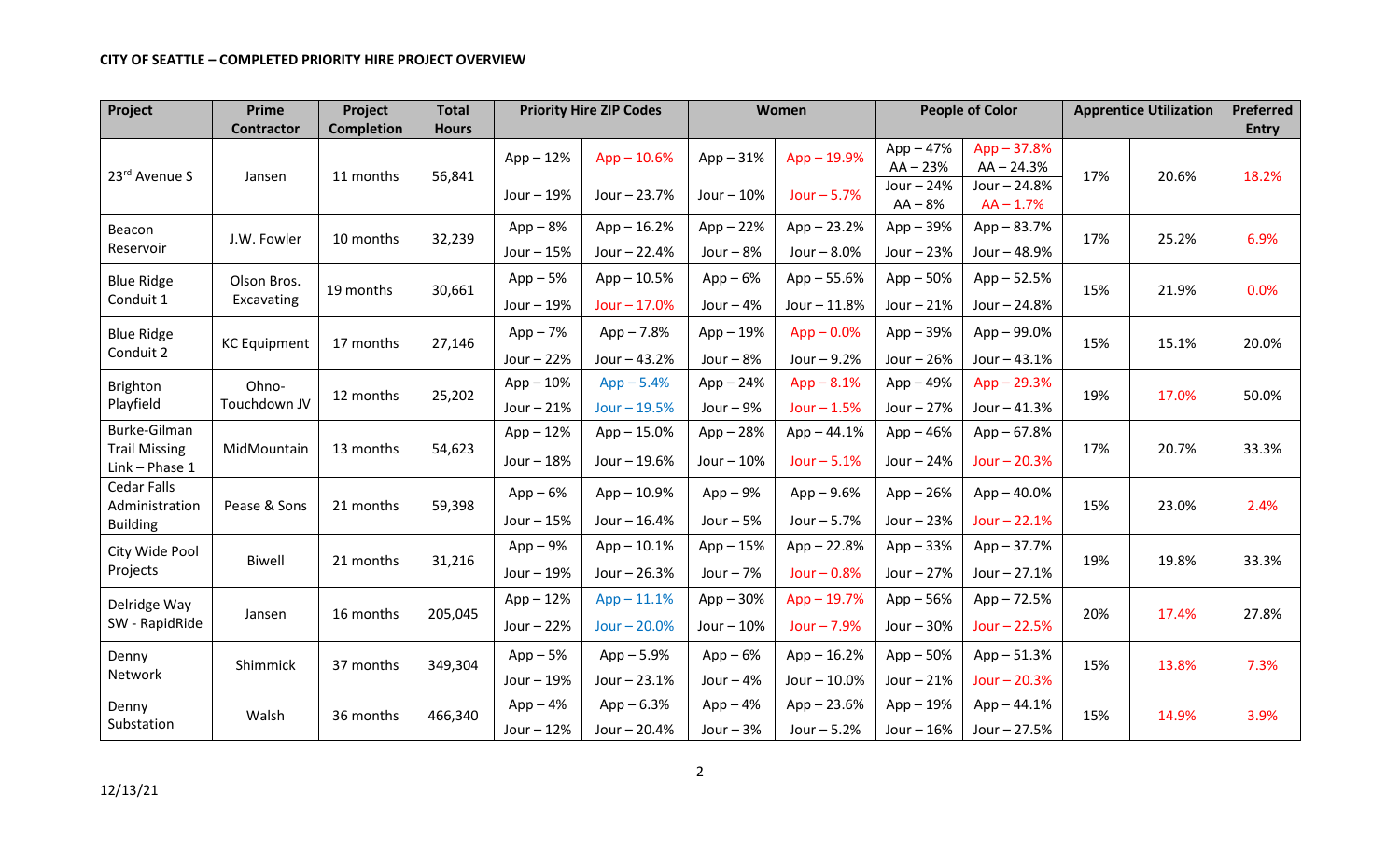| Project                               | Prime<br><b>Contractor</b> | Project<br><b>Completion</b> | <b>Total</b><br><b>Hours</b> | <b>Priority Hire ZIP Codes</b> |                | <b>Women</b> |               | <b>People of Color</b> |                | <b>Apprentice Utilization</b> |       | <b>Preferred</b><br><b>Entry</b> |
|---------------------------------------|----------------------------|------------------------------|------------------------------|--------------------------------|----------------|--------------|---------------|------------------------|----------------|-------------------------------|-------|----------------------------------|
| <b>Elliott Bay</b>                    | Mortenson                  |                              |                              |                                |                | 12%          | 12.1%         | 21%                    | 25.5%          |                               |       |                                  |
| Seawall                               | Manson JV                  | 50 months                    | 970,957                      | 15%                            | 23.5%          | $App-12%$    | $App - 32.1%$ | $App - 21%$            | $App - 45.8%$  | 15%                           | 15.9% | 12.5%                            |
| Fire Station 32                       | <b>Balfour Beatty</b>      | 20 months                    | 74,732                       | $App-4%$                       | $App - 5.6%$   | $App-4%$     | $App - 2.4%$  | $App-19%$              | $App - 23.9%$  |                               | 20.2% | 1.0%                             |
|                                       |                            |                              |                              | Jour $-12%$                    | $Jour - 11.3%$ | Jour $-3%$   | Jour $-0.3%$  | Jour $-16%$            | Jour - 18.7%   | 15%                           |       |                                  |
| Fire Station 22                       | Par-Tech                   | 20 months                    | 37,746                       | $App-5%$                       | $App - 12.4%$  | $App-4%$     | $App - 18.8%$ | $App - 23%$            | $App - 51.4%$  | 15%                           | 21.1% | 1.3%                             |
|                                       |                            |                              |                              | Jour $-12%$                    | Jour - 17.2%   | Jour $-3%$   | $Jour - 1.3%$ | Jour $-16%$            | Jour $-35.2%$  |                               |       |                                  |
| Maple Leaf &                          |                            |                              |                              | $App - 14%$                    | $App - 15.0%$  | $App - 16%$  | $App - 35.0%$ | $App - 39%$            | $App - 62.6%$  |                               | 13.0% | 0.0%                             |
| Myrtle<br>Reservoir                   | J.W. Fowler                | 9 months                     | 17,611                       | Jour $-33%$                    | Jour $-15.5%$  | Jour $-3%$   | Jour $-0.9%$  | Jour - 22%             | Jour - 28.0%   | 15%                           |       |                                  |
| Northgate<br>Kraemer<br><b>Bridge</b> |                            | 21 months                    | 116,080                      | $App-8%$                       | $App - 7.4%$   | $App - 22%$  | $App - 19.5%$ | $App - 39%$            | $App - 59.2%$  | 17%                           | 16.1% | 23.1%                            |
|                                       |                            |                              |                              | Jour $-17%$                    | $Jour - 11.2%$ | Jour $-8%$   | Jour $-2.8%$  | Jour $-24%$            | Jour - 33.6%   |                               |       |                                  |
| Pier 62-63                            | Pacific Pile &<br>Marine   | 28 months                    | 100,800                      | $App-12%$                      | $App - 8.7%$   | $App - 31%$  | $App - 26.7%$ | $App-47%$              | $App - 65.6%$  | 17%                           | 21.7% | 2.4%                             |
|                                       |                            |                              |                              | Jour $-19%$                    | Jour - 20.2%   | Jour $-10%$  | Jour $-4.5%$  | Jour $-24%$            | Jour $-23.2%$  |                               |       |                                  |
| Portage Bay                           |                            | 21 months                    | 23,917                       | $App-8%$                       | $App - 8.2%$   | $App - 22%$  | $App - 27.1%$ | $App - 39%$            | $App - 38.9%$  | 17%                           | 22.8% | 50.0%                            |
| Park                                  | <b>Orion Marine</b>        |                              |                              | Jour $-17%$                    | Jour - 18.7%   | Jour $-8%$   | $Jour - 4.1%$ | Jour $-24%$            | Jour - 21.9%   |                               |       |                                  |
| <b>Pump Station</b>                   | Stellar J                  | 13 months                    | 23,672                       | $App-9%$                       | $App - 8.4%$   | $App - 20%$  | $App - 16.0%$ | $App-44%$              | $App - 76.7%$  | 19%                           | 19.4% | 33.3%                            |
| No. 22                                |                            |                              |                              | Jour $-20%$                    | Jour - 25.9%   | Jour $-6%$   | Jour - 10.8%  | Jour $-28%$            | $Jour - 11.9%$ |                               |       |                                  |
| Ship Canal-<br><b>Ballard Early</b>   |                            |                              | 16,285                       | $App-7%$                       | $App - 0.5%$   | $App-19%$    | $App - 6.8%$  | $App - 39%$            | $App - 69.2%$  |                               | 9.3%  | 50.0%                            |
| Work                                  | Redside                    | 11 months                    |                              | Jour $-22%$                    | Jour $-9.0%$   | Jour $-8%$   | Jour $-2.8%$  | Jour $-26%$            | Jour $-26.5%$  | 15%                           |       |                                  |
| <b>SMT Chiller</b>                    | Western                    | 18 months                    | 30,132                       | $App-9%$                       | $App - 16.3%$  | $App-15%$    | $App - 12.7%$ | $App - 33%$            | $App - 41.7%$  | 19%                           | 25.3% | 25.0%                            |
| Plant                                 | Ventures                   |                              |                              | Jour - 19%                     | Jour - 23.8%   | Jour $-7%$   | Jour $-1.7%$  | Jour $-27%$            | Jour - 37.9%   |                               |       |                                  |
| Waterfront                            |                            | 8 months                     | 14,487                       | $App-7%$                       | $App - 4.9%$   | $App - 19%$  | $App - 56.7%$ | $App - 39%$            | $App - 52.4%$  | 15%                           | 16.7% | 50.0%                            |
| Seattle 13.8kV                        | MidMountain                |                              |                              | Jour - 22%                     | Jour - 14.9%   | Jour $-8%$   | $Jour - 7.1%$ | Jour $-26%$            | Jour $-25.6%$  |                               |       |                                  |